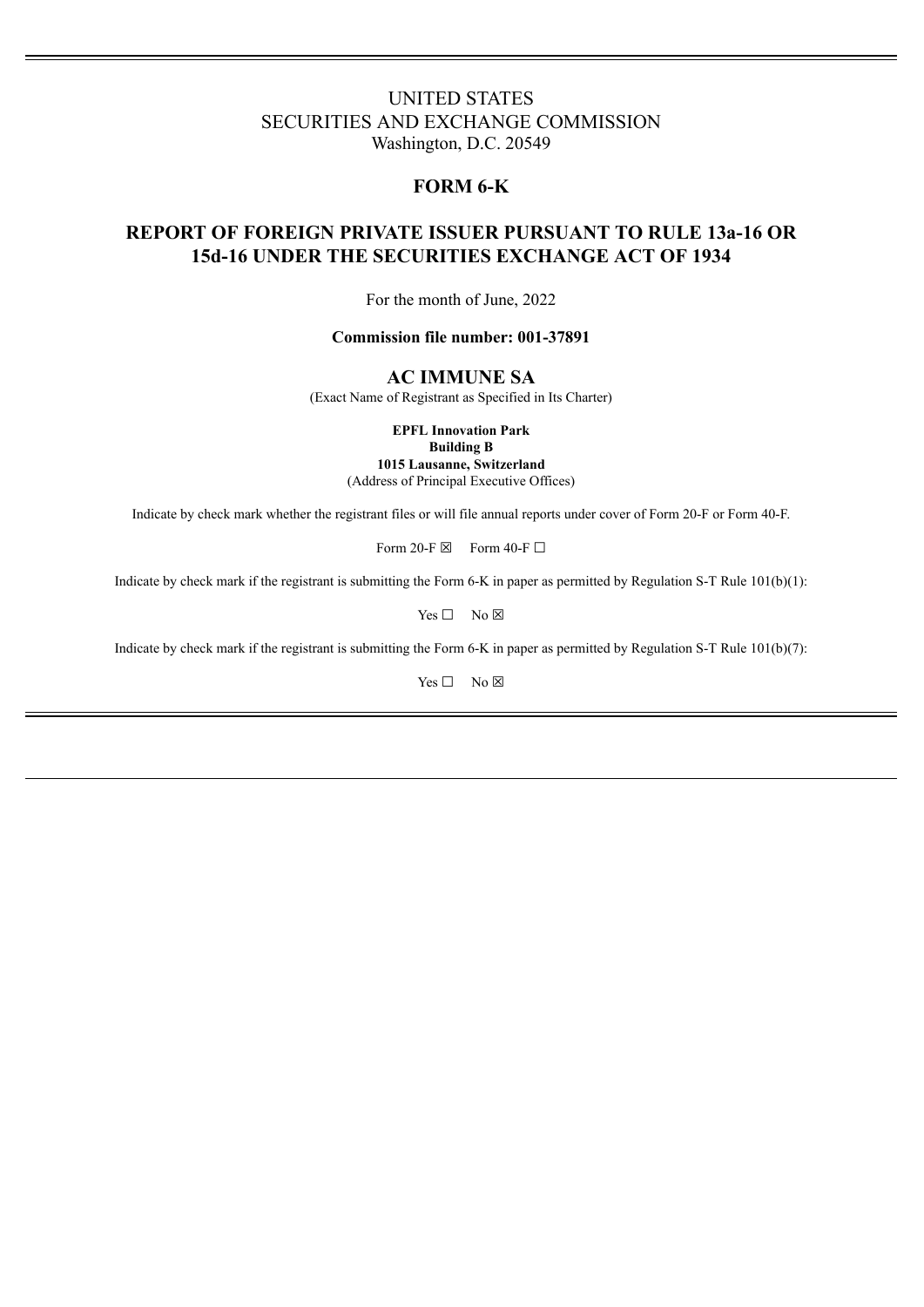### **SIGNATURE**

Pursuant to the requirements of the Securities Exchange Act of 1934, the registrant has duly caused this report to be signed on its behalf by the undersigned, thereunto duly authorized.

## **AC IMMUNE SA**

By: /s/ Andrea Pfeifer

Name: Andrea Pfeifer Title: Chief Executive Officer

By: /s/ Joerg Hornstein

Name: Joerg Hornstein Title: Chief Financial Officer

Date: June 16, 2022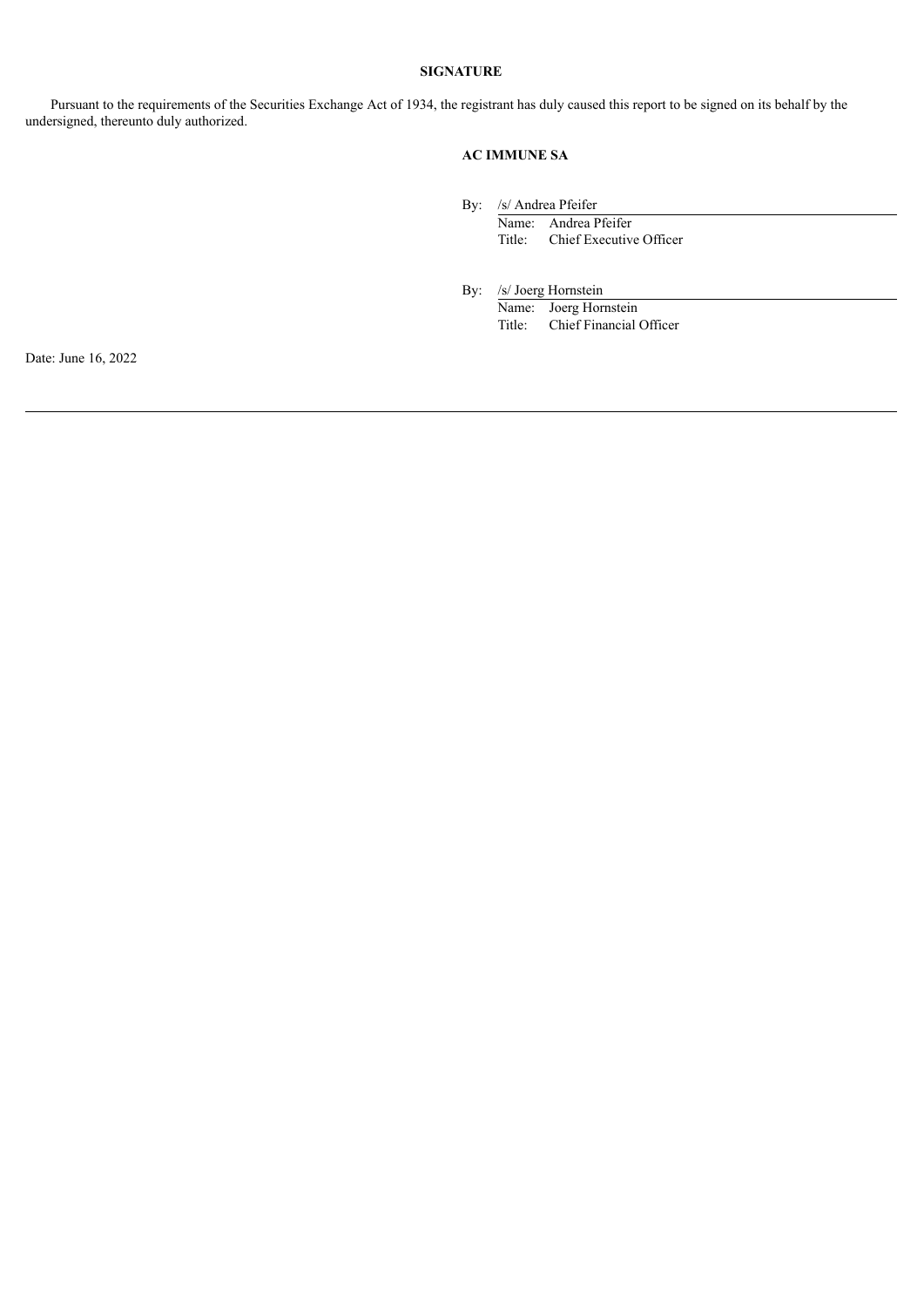99.1 Press Release dated June 16, 2022

**Description**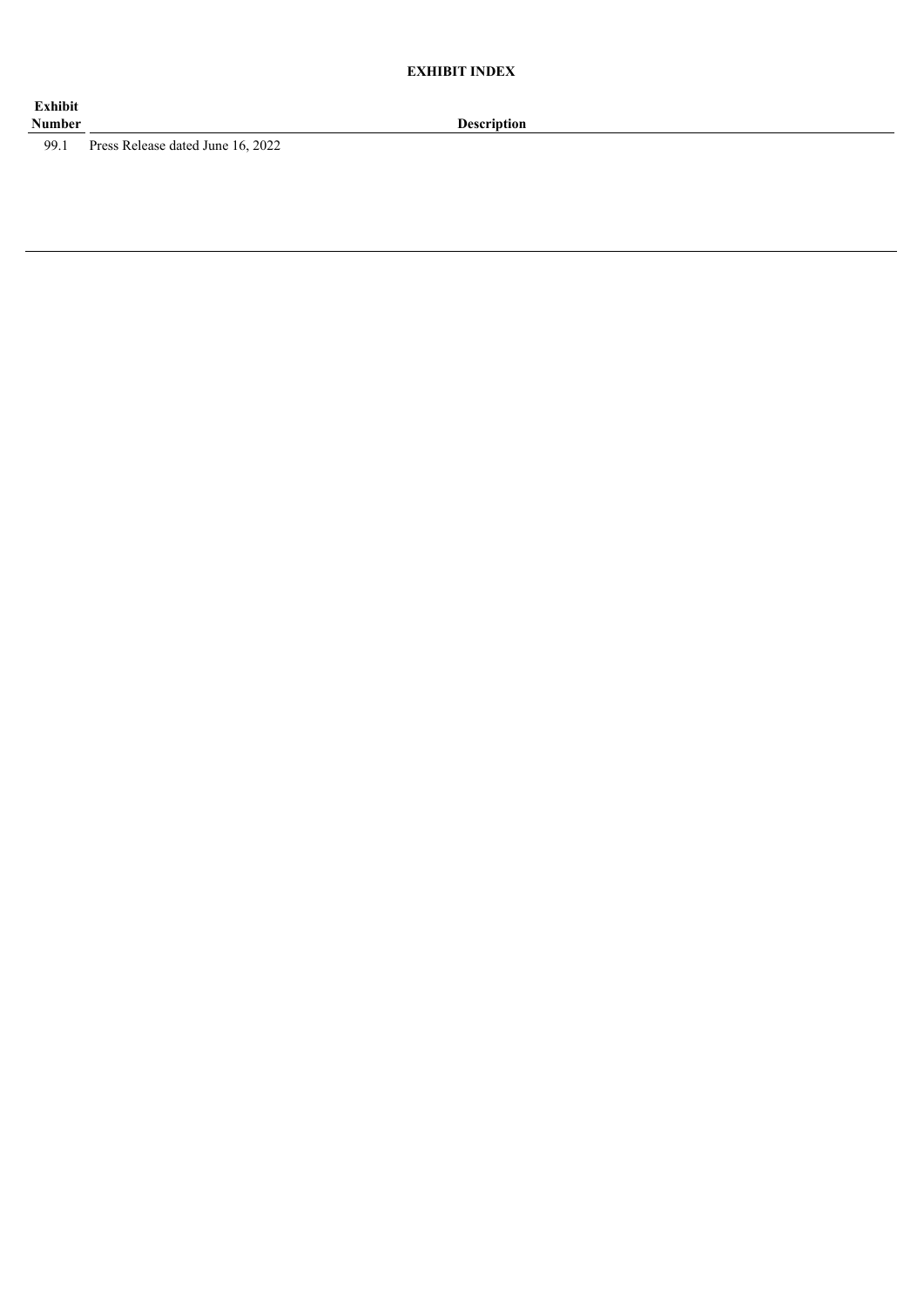

# **AC Immune provides update on Alzheimer's Prevention Initiative study evaluating crenezumab in autosomal dominant Alzheimer's disease**

Crenezumab did not statistically significantly slow or prevent cognitive decline in people with a specific genetic mutation which *causes early-onset Alzheimer's disease*

Numerical differences favoring crenezumab over placebo were observed across the co-primary, multiple secondary and exploratory *endpoints*

*Initial data will be presented at the Alzheimer's Association International Conference (AAIC) on August 2, 2022*

**Lausanne, Switzerland, June 16, 2022** – AC Immune SA (NASDAQ: ACIU), a clinical-stage biopharmaceutical company pioneering precision medicine for neurodegenerative diseases, today announced results from the Alzheimer's Prevention Initiative (API) Autosomal Dominant Alzheimer's Disease (ADAD) Colombia Trial. The study evaluated the potential of crenezumab, an investigational medicine, to slow or prevent Alzheimer's disease in cognitively unimpaired people who carry a specific genetic mutation which causes early-onset Alzheimer's disease.

Numerical differences favoring crenezumab over placebo were observed across the co-primary, multiple secondary and exploratory endpoints, though none were statistically significant. The co-primary endpoints assessed the rate of change in cognitive abilities or episodic memory function, measured by the API ADAD composite cognitive total score and the Free and Cued Selective Reminding Test (FCSRT) Cueing Index, respectively. Crenezumab was generally well tolerated during the study and no new safety issues were identified. Further analyses of data are ongoing. Initial data will be presented at the Alzheimer's Association International Conference (AAIC) on August 2, 2022.

**Dr. Andrea Pfeifer, CEO of AC Immune commented**: "While we are disappointed that the primary endpoints were not met, crenezumab's safety profile and the favorable numerical differences observed across primary, secondary and exploratory endpoints, warrant further analyses of the data."

"We are grateful to all those involved in this landmark study, which will undoubtedly increase the scientific community's understanding of presymptomatic Alzheimer's disease and prevention studies conducted in this population. We would like to especially recognize the trial participants and their families, whose courage continues to inspire us. We also thank our colleagues and partners at the Banner Alzheimer's Institute (BAI), Grupo de Neurociencias de Antioquia (GNA), at the University of Antioquia in Colombia, Genentech, a member of the Roche Group, and the National Institute on Aging for their faultless commitment to the diligent execution of this nine-year study."

The trial enrolled 252 people who are members of the world's largest extended family with ADAD in Colombia. Two-thirds of participants carried the Presenilin 1 E280A mutation which typically causes cognitive impairment due to Alzheimer's disease around age 44. Participants were randomised to receive crenezumab or placebo over five to eight years. During the trial, the dose of crenezumab was increased as knowledge about potential treatment approaches for Alzheimer's disease evolved.

The study, which was supported by National Institute on Aging, generous philanthropic contributions to Banner Alzheimer's Foundation, and Roche, has generated a wealth of data that will advance the early detection, tracking and study of Alzheimer's disease and inform the design of future Alzheimer's prevention trials.

Crenezumab is an investigational treatment discovered by AC Immune SA and designed to neutralise a pathological species of the betaamyloid protein called oligomers. It is developed by Genentech, a member of the Roche Group, under a license and collaboration agreement established in 2006.

1 / 3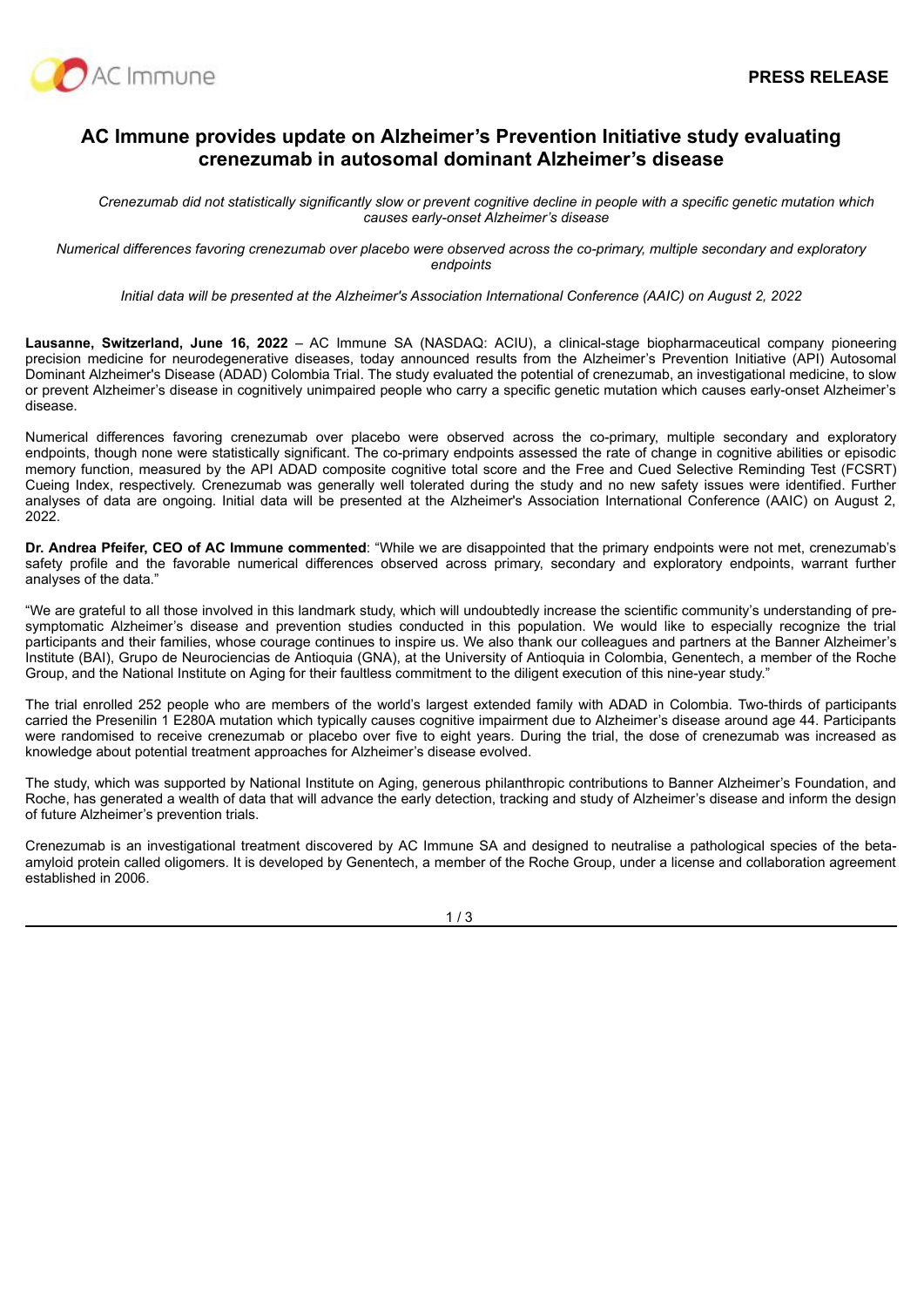### **About the Alzheimer's Prevention Initiative and the API ADAD (Colombia) Trial**

The Alzheimer's Prevention Initiative (API) is an international collaborative formed in 2009 to launch a new era of Alzheimer's prevention research. Led by the Banner Alzheimer's Institute, the API conducts prevention trials in cognitively healthy people at increased risk for Alzheimer's disease. API continues to establish brain imaging, fluid biomarker and cognitive endpoints needed to rapidly test promising prevention therapies. It also leads participant recruitment registries to accelerate enrollment into Alzheimer's-focused studies. API is intended to provide the scientific means, accelerated approval pathway and enrollment resources needed to evaluate the range of promising Alzheimer's prevention therapies and find ones that work without losing another generation.

First proposed by investigators from BAI, the API ADAD trial (NCT01998841) was a prospective, randomised, double-blind, placebocontrolled, parallel-group label enabling Phase II study of the efficacy of crenezumab versus placebo in cognitively unimpaired individuals who have no clinical symptoms of Alzheimer's disease and carry the PSEN1 E280A autosomal dominant mutation. Participants who are mutation carriers were randomised in a 1:1 ratio to receive either crenezumab or placebo for at least 260 weeks. Crenezumab was initially administered subcutaneously 300 mg every two weeks. Dosing was amended in 2015 to 720 mg subcutaneously every two weeks and in 2019 the option to increase the dose to 60 mg/kg, delivered intravenously every four weeks, was offered to participants. A cohort of participants (non-mutation carriers) were also enrolled and dosed solely on placebo.

The trial, which was supported by National Institute on Aging (NIA) generous philanthropic contributions to Banner Alzheimer's Foundation and Roche, was the first NIH-supported prevention trial of an experimental prevention therapy in cognitively unimpaired persons at known risk for the disease.

For more information, go to https://alzheimerspreventioninitiative.com/.

#### **About Autosomal Dominant Alzheimer's Disease**

Autosomal dominant Alzheimer's Disease (ADAD; also known as familial AD or dominantly-inherited AD [DIAD]) is a rare, inherited form of Alzheimer's disease caused by single gene mutations in the *APP*, *PSEN1* or *PSEN2* genes. Less than 1% of all Alzheimer's cases worldwide are thought to be caused by genetic mutations. It usually has a much earlier onset than the more common sporadic Alzheimer's disease, with symptoms developing in people in their 30s to 60s. If an individual has one of these mutations they are nearly certain to develop Alzheimer's and there is a 50% chance they will pass it on to each of their children.

#### **About the PSEN1 E280A mutation and the Antioquia kindreds**

The *PSEN1 E280A* or 'Paisa' mutation virtually guarantees that carriers will develop Alzheimer's at the average age of 44 and dementia at the average age of 49. The Colombian *PSEN1 E280A* kindred are the world's largest extended family with ADAD, with ~6,000 family members and ~1,200 with the mutation.

The API ADAD trial was conducted in collaboration with neurologist Francisco Lopera and his team, Grupo de Neurociencias de Antioquia (GNA), at the University of Antioquia in Medellín, Colombia. Dr Lopera followed the kindred for three decades prior to the start of the trial and has established a close relationship with many members.

#### **About crenezumab**

Crenezumab is a humanised monoclonal antibody, an investigational treatment designed to slow Alzheimer's disease progression by neutralising neurotoxic beta-amyloid oligomers. It was designed by AC Immune to be a conformation-specific monoclonal antibody targeting multiple forms of misfolded Abeta. Crenezumab has an antibody backbone (IgG4) designed to minimise the inflammatory response in the brain, which may result in a lower risk of certain MRI (magnetic resonance imaging) abnormalities known as ARIA (Amyloid-Related Imaging Abnormalities).